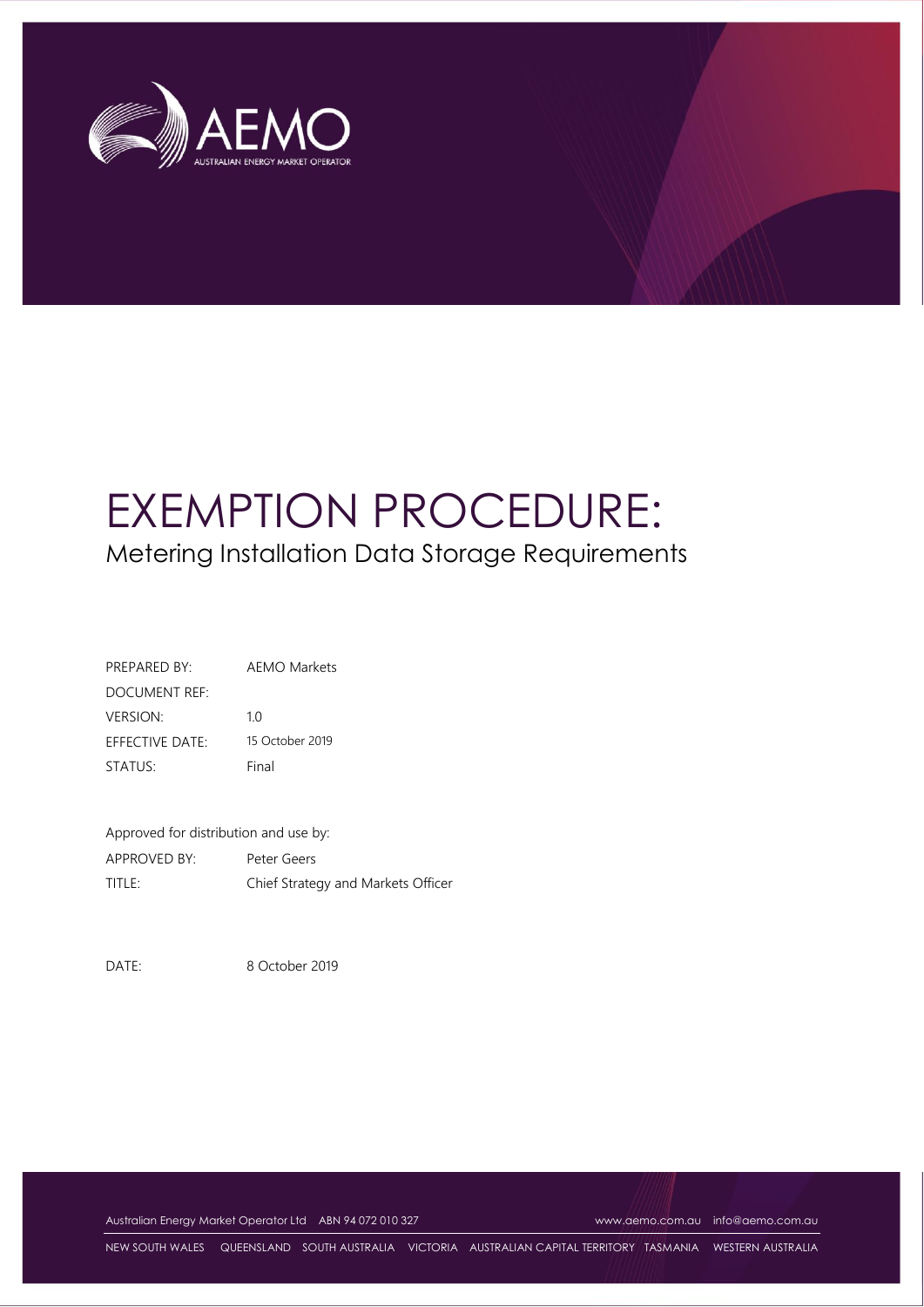

# **VERSION RELEASE HISTORY**

| Version | <b>Effective Date</b> | Summary of Changes                                                                                |
|---------|-----------------------|---------------------------------------------------------------------------------------------------|
| 1.0     | 15 October 2019       | Initial publication – National Electricity Amendment (Five Minute Settlement) Rule<br>2017 No. 15 |
|         |                       |                                                                                                   |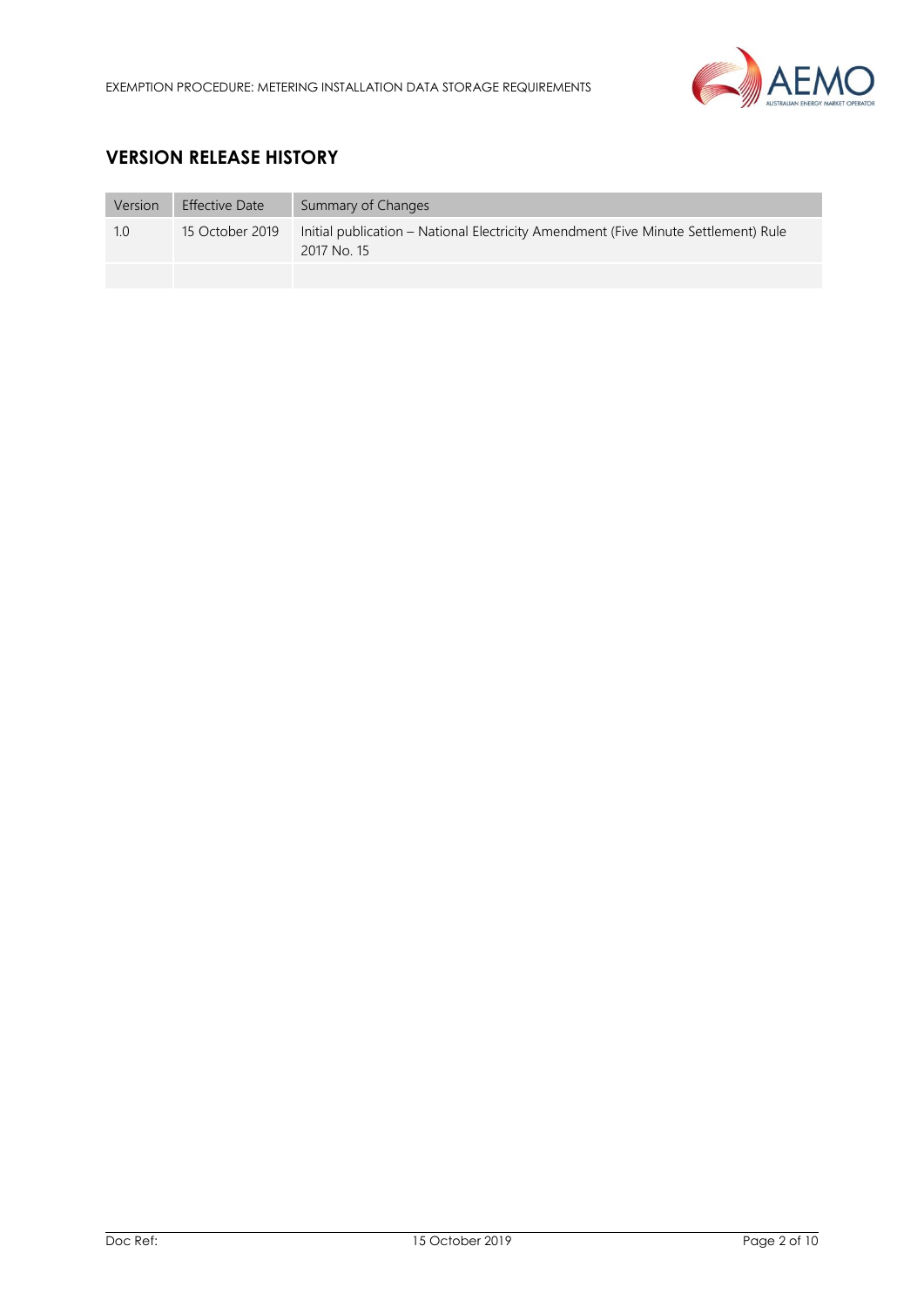

## **CONTENTS**

| 1.    | <b>INTRODUCTION</b>                                         | 4              |
|-------|-------------------------------------------------------------|----------------|
| 1.1.  | Purpose and scope                                           | 4              |
| 1.2.  | Definitions and interpretation                              | 4              |
| 1.3.  | Related documents                                           | 4              |
| 2.    | <b>APPLICATION PROCESS</b>                                  | 4              |
| 2.1.  | Applicable metering installations                           | 4              |
| 2.2.  | Applicant                                                   | 5              |
| 2.3.  | Requirement to apply for exemption                          | 5              |
| 2.4.  | AEMO's determination                                        | 5              |
| 2.5.  | Matters taken into consideration                            | 6              |
| 2.6.  | Grant of exemption                                          | 6              |
| 2.7.  | Application unsuccessful                                    |                |
| 2.8.  | Extension of reconfiguration time                           | $\overline{7}$ |
| 2.9.  | Current MP's obligations during reconfiguration plan period | $\overline{7}$ |
| 2.10. | Expiry of exemption                                         | $\overline{7}$ |
| 2.11. | Revocation of exemption                                     | 8              |
| 3.    | RECONFIGURATION PLAN                                        | 8              |
| 3.1.  | Timing                                                      | 8              |
| 3.2.  | Contents                                                    | 8              |
|       | APPENDIX A. APPLICATION FOR EXEMPTION                       | 9              |
|       | APPENDIX B. APPLICATION FOR EXTENSION                       | 10             |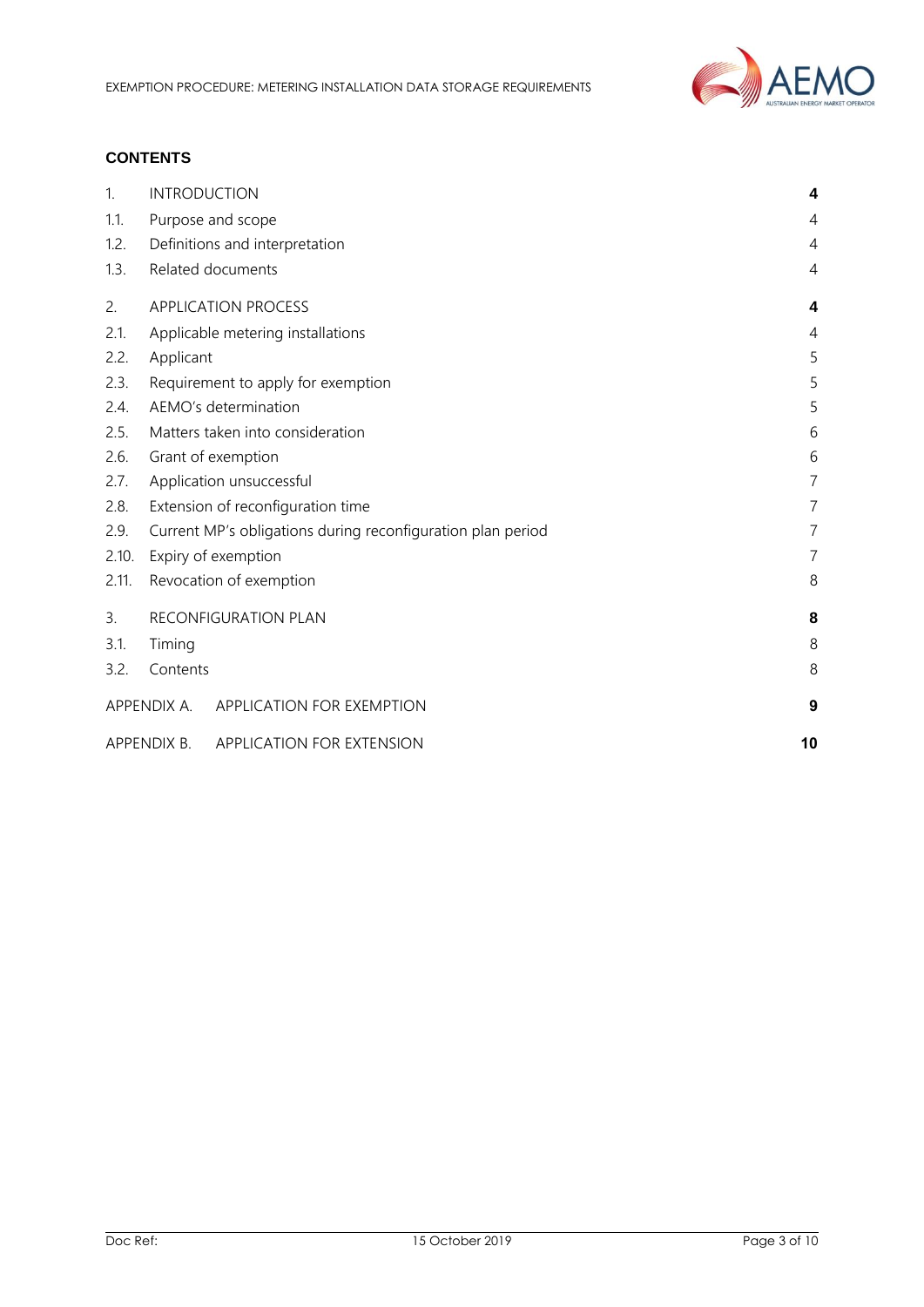

## <span id="page-3-0"></span>**1. INTRODUCTION**

### <span id="page-3-1"></span>**1.1. Purpose and scope**

This is the Exemption Procedure: Metering Installation Data Storage Requirements (Procedure), made under NER clause 7.8.2(a2). These Procedures have effect only for the purposes set out in the NER. The NER and the *National Electricity Law* (NEL) prevail over these Procedures to the extent of any inconsistency.

This Procedure sets out the application process and conditions for exemption from complying with the requirements of NER clause 7.8.2(a)(9) for the storage of *interval energy data* for metering installations referred to in NER clause 7.8.2(a1).

## <span id="page-3-2"></span>**1.2. Definitions and interpretation**

The Retail Electricity Market Procedures – Glossary and Framework:

- (a) is incorporated into and forms part of this Procedure; and
- (b) should be read with this Procedure.

For clarity, in this Procedure a VICAMI Meter refers to a 'relevant metering installation' that is a 'complying remotely read interval meter'. Those terms are defined in clause 7.1.2 of the NER, as applicable in Victoria only. Clause 7.1.2 was inserted by Ministerial Order dated 11 October 2017 and published in the Victoria Government Gazette No. S346 on 12 October 2017.

#### <span id="page-3-3"></span>**1.3. Related documents**

| Title                                                            | Location                                                                                                                                                                             |
|------------------------------------------------------------------|--------------------------------------------------------------------------------------------------------------------------------------------------------------------------------------|
| Retail Electricity Market Procedures - Glossary<br>and Framework | http://www.aemo.com.au/-<br>/media/Files/Electricity/NEM/Retail and Metering/Metering-<br>Procedures/2017/Retail-Electricity-Market-Procedures--Glossary-<br>and-Framework-Final.pdf |

## <span id="page-3-4"></span>**2. APPLICATION PROCESS**

#### <span id="page-3-5"></span>**2.1. Applicable metering installations**

- (a) In accordance with NER clauses 7.8.2(a1) and 7.8.2(b1) and subject to paragraph (b), the only *metering installations* for which AEMO may grant an exemption under this Procedure are:
	- (i) types 1, 2 and 3 *metering installations* installed prior to 1 July 2021; and
	- (ii) any type 4 *metering installation,* installed prior to 1 July 2021, at a:
		- (A) *transmission network connection point;* or
		- (B) *distribution network connection point* where the FRMP is a *Market Generator* or *Market Small Generation Aggregator*.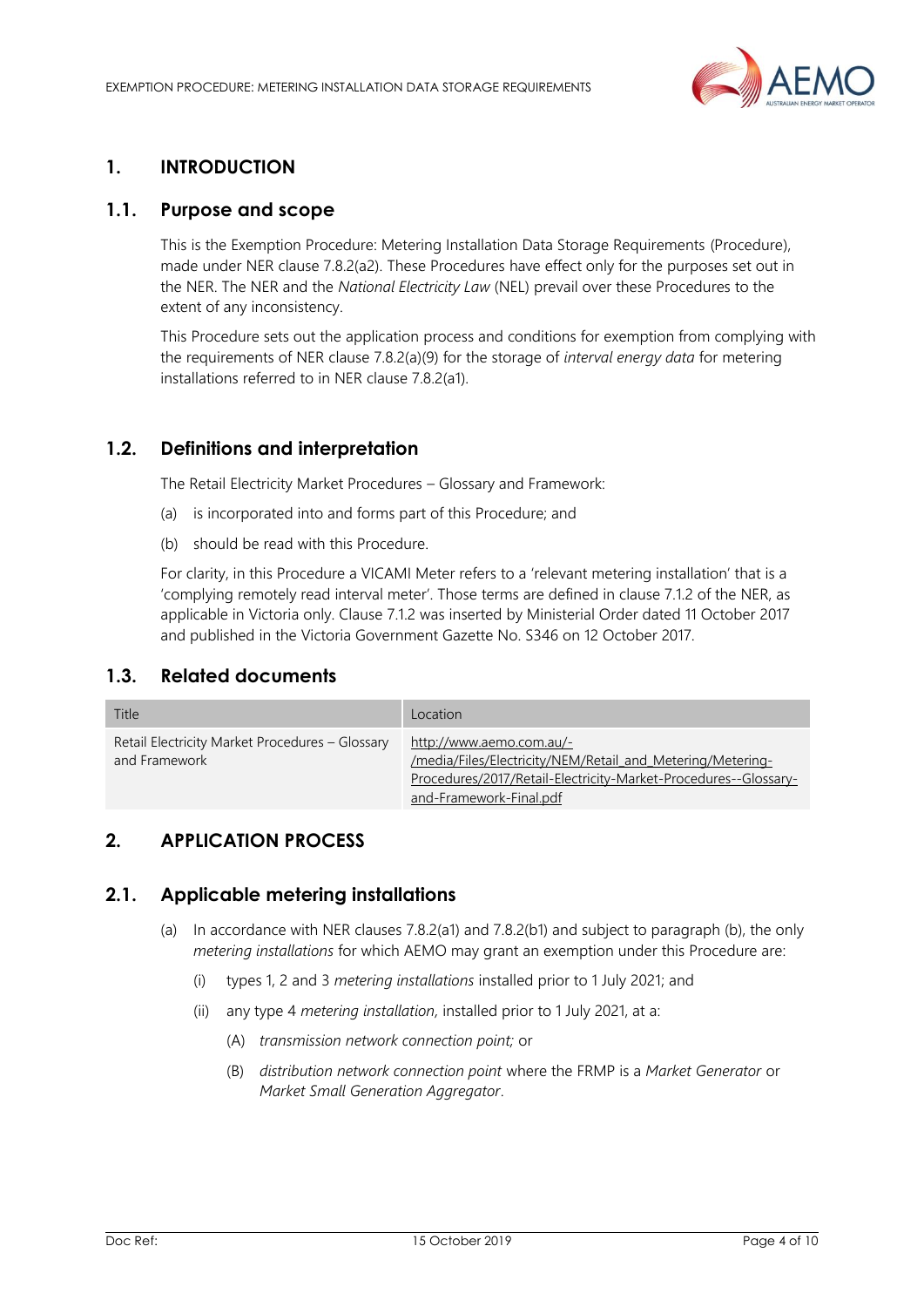

(b) The application of NER clause 7.8.2(a1) and related clauses has been modified for the Victorian jurisdiction.<sup>1</sup> In addition to the *metering installations* listed in paragraph (a), AEMO may grant an exemption under this Procedure for a VICAMI Meter.<sup>2</sup>

## <span id="page-4-0"></span>**2.2. Applicant**

- (a) The only Participant who can apply for an exemption granted by AEMO under NER clause 7.8.2(a2) is the Current MP for the *metering installation* listed in section [2.1](#page-3-5) that, when reconfigured to measure and record five minute *interval energy data*, has facilities for storing five minute *interval energy data* for all configured Datastreams for a period of at least 30 *days*.
- (b) An exemption will not be granted for a *metering installation* with less than 30 *days* storage of five minute *interval energy data* for all configured Datastreams.

## <span id="page-4-1"></span>**2.3. Requirement to apply for exemption**

- (a) Prior to reconfiguring an existing *metering installation* to measure and record five minute *interval energy data* by 1 July 2021, the Current MP must determine the *interval energy data* storage capacity of the *metering installation* if reconfigured to record five minute *interval metering data*.
- (b) The Current MP must apply to AEMO for an exemption under this Procedure, as soon as the Current MP becomes aware that the *interval energy data* storage capacity of the *metering installation* to be reconfigured will be less than the requirement of NER clause 7.8.2(a)(9), provided that it is not less than 30 *days*.
- (c) Where paragraph (b) applies, the Current MP must apply for the exemption using the application form provided in Appendix A, and submit the completed form to AEMO together with the supporting information specified in it.

## <span id="page-4-2"></span>**2.4. AEMO's determination**

- (a) Within two *business days* of receipt of a completed application for exemption, AEMO must:
	- assign a unique ID number to the application;
	- (ii) provide the applicant with confirmation of receipt and the ID number of the application; and
	- (iii) review the application and, where necessary, request additional information.
- (b) Within five *business days* of receipt of an application for exemption, or five *business days* after the receipt of the requested additional information (as applicable), AEMO must determine whether to approve the application and communicate that determination to the applicant.
- (c) If further information requested by AEMO is not provided within 15 *business days*, AEMO may treat the application as having been withdrawn and, in that event, will notify the applicant accordingly.

l

<sup>1</sup> The application of clauses NER 7.8.2(a)(9) and (10) and 7.8.2(a1) and (2) in Victoria was modified by Ministerial Order dated 8 October 2018 made under section 16BA of the National Electricity (Victoria) Act 2005 and published in the Victoria Government Gazette No. S474 on 12 October 2018.

<sup>2</sup> As well as VICAMI Meters, the Ministerial Order has the effect of adding all type 4 *metering installations* installed at Victorian *distribution network connection points* before 1 July 2021 to the coverage of this Procedure. This appears to have been an oversight based on an incorrect version of the final *National Electricity Amendment (Five Minute Settlement) Rule* which was subsequently republished. AEMO has no power to grant exemptions for type 4 *metering installations* except as specified in section 2.1(a).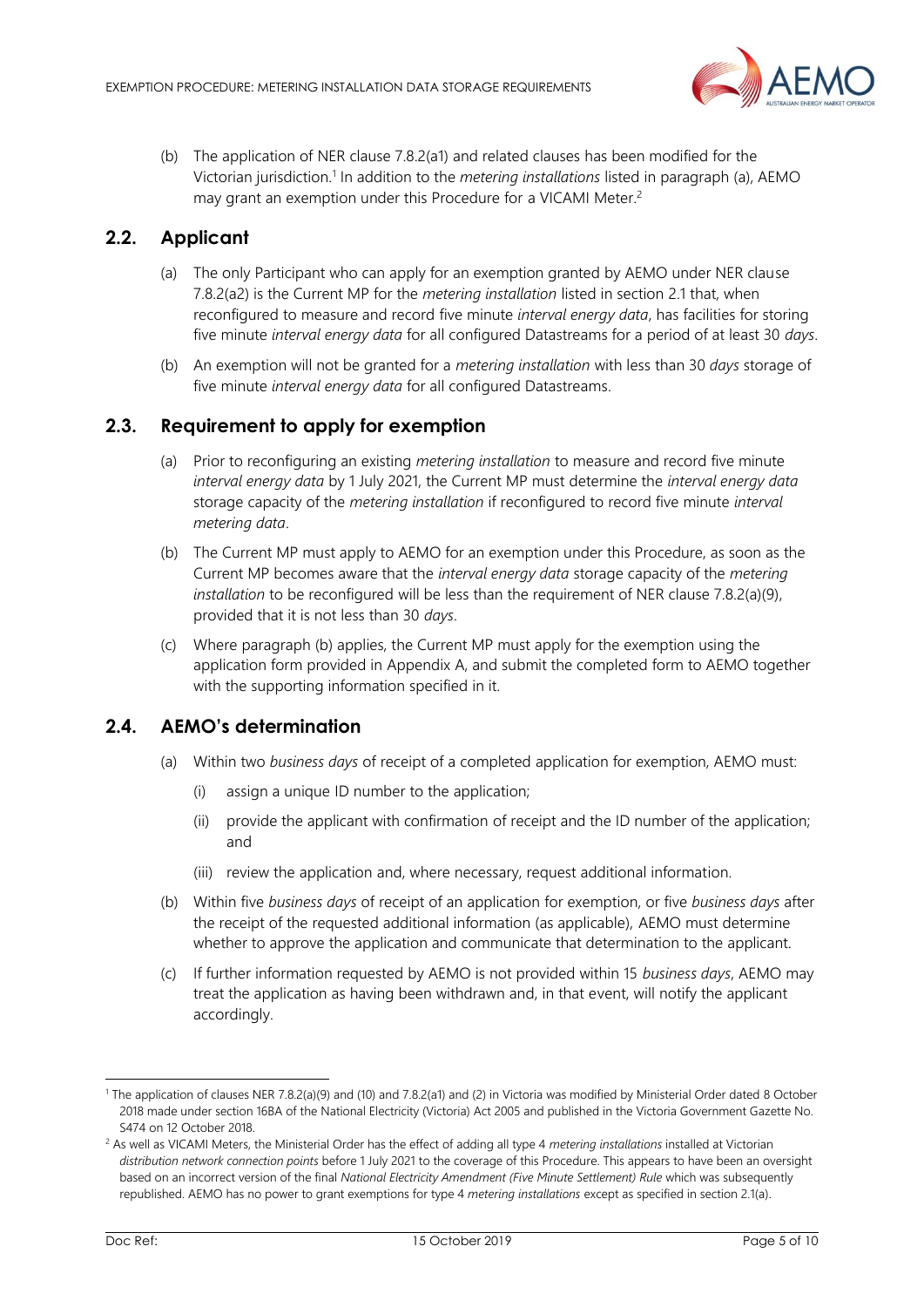

## <span id="page-5-0"></span>**2.5. Matters taken into consideration**

#### <span id="page-5-2"></span>**2.5.1. All applications**

All applications will be considered on their merits and no previous grant of an exemption will be taken as creating a binding precedent on AEMO.

AEMO will take into account the following when considering an application:

- (a) whether the Current MP has demonstrated that following the proposed reconfiguration the *metering installation* will continue to comply with NER clause S7.4.6.1(f)(2);
- (b) whether the Current MP has satisfied AEMO that appropriate processes and procedures are in place to perform reconfiguration of a *metering installation* to facilitate the recording of five minute *interval energy data*;
- (c) the impact of the *metering installation* reconfiguration and the resulting reduction in the storage period for *interval energy data* on *settlements* and other Participants;
- (d) how *metering data* will continue to be provided to AEMO and other Participants during and after the *metering installation* reconfiguration, including quality and timeliness of the provision of that *metering data*;
- (e) the practical consequences of granting an exemption;
- (f) the Current MP's draft *metering installation* reconfiguration plan; and
- (g) any other information that AEMO considers to be relevant to the application.

#### **2.5.2. Additional considerations for VICAMI Meters**

An application for exemption in respect of a VICAMI Meter will only be further considered under section [2.5.1](#page-5-2) if the relevant VICAMI Meter:

- (a) was installed before 1 December 2018 (it being expected that VICAMI Meters installed from that date should be capable of complying with the NER data storage requirements); and
- (b) has been configured, or is to be reconfigured, to record five minute *interval energy data* (noting that the NER do not require relevant VICAMI Meters to be reconfigured until they are replaced).

#### <span id="page-5-1"></span>**2.6. Grant of exemption**

- (a) AEMO may grant the exemption subject to conditions. Conditions that AEMO might impose include, without limitation, a requirement to:
	- (i) submit its final reconfiguration plan to AEMO in the form specified in section 3 by a specified date;
	- (ii) complete the *metering installation* reconfiguration by a specified date, subject to section [2.8;](#page-6-1) or
	- (iii) take specified actions to mitigate the effects of the *metering installation* reconfiguration on *settlements* and other Participants.
- (b) The Current MP must comply with any conditions imposed on an exemption.
- (c) Provided any conditions of the exemption have been met, an exemption granted by AEMO for the purposes of clause 7.8.2(a1) of the NER takes effect on the date the relevant *metering*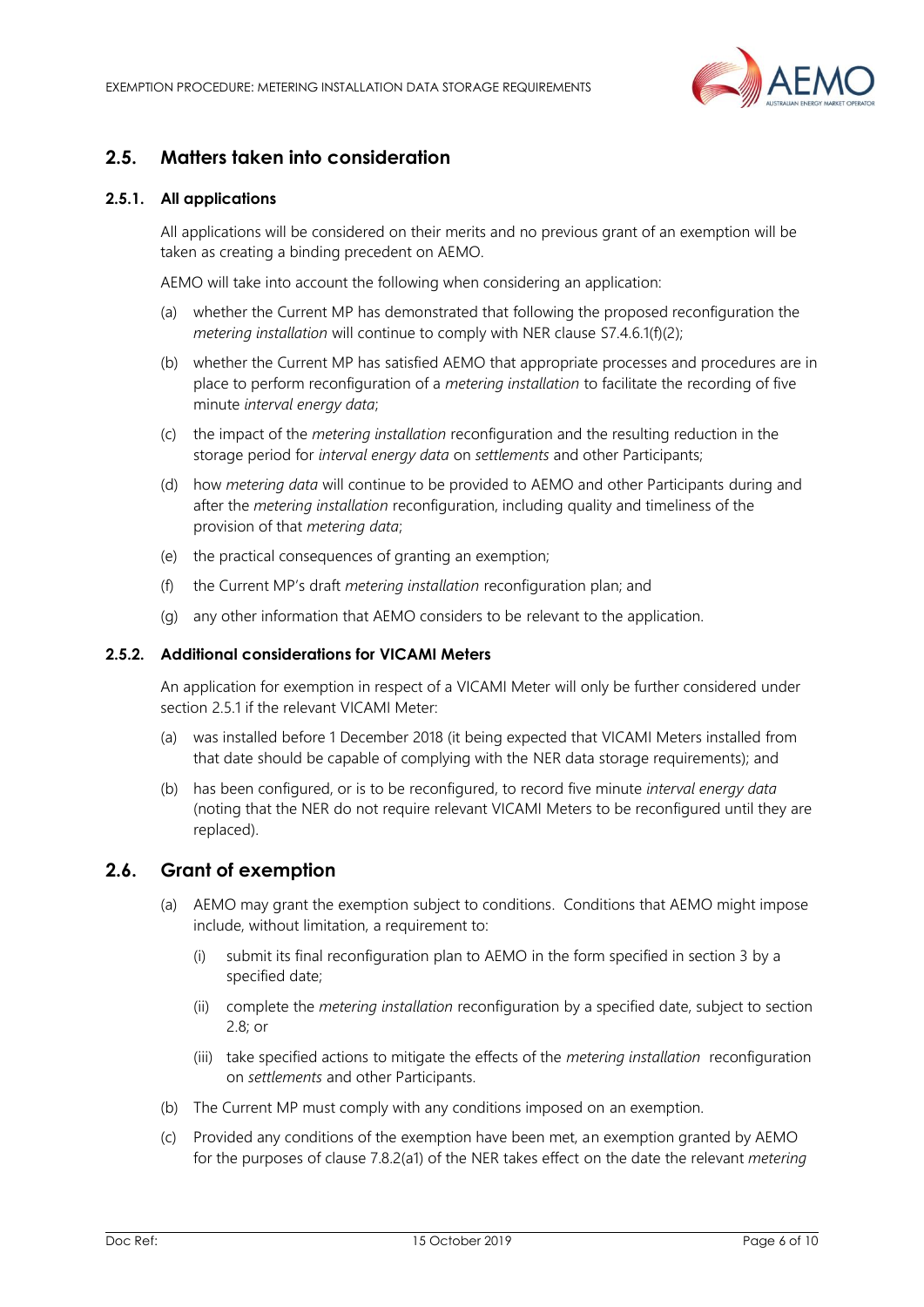

*installation* is first reconfigured to measure and record five minute *interval energy data*, and expires on the earliest date specified in section [2.10.](#page-6-3)

## <span id="page-6-0"></span>**2.7. Application unsuccessful**

If AEMO does not grant the exemption sought by the Current MP, AEMO will provide reasons.

The types of reasons for which an application might not be successful include, without limitation, the following:

- (a) Failure to complete the application form correctly or provide further information by the date specified by AEMO in its request for that information (the application will be treated as not submitted or withdrawn).
- (b) The *metering installation* reconfiguration referred to in the application does not meet the requirement to have a minimum storage capacity of 30 *days* for all configured Datastreams*.*
- (c) AEMO is not satisfied that the exemption and the reconfiguration will have no material adverse effect on *settlements* or other Participants.

## <span id="page-6-1"></span>**2.8. Extension of reconfiguration time**

- (a) If the Current MP becomes aware that it may not complete a *metering installation*  reconfiguration within the period specified in the conditions of exemption, the Current MP must apply to AEMO for an extension of time using the application form provided in Appendix B.
- (b) Any application for an extension of time to complete the *metering installation* reconfiguration must be submitted to AEMO prior to the expiry of the period provided for in the exemption. AEMO will consider the extension application in accordance with sections [2.4](#page-4-2) to [2.7,](#page-6-0) to the extent applicable.

## <span id="page-6-2"></span>**2.9. Current MP's obligations during reconfiguration plan period**

The Current MP must:

- (a) provide its *metering installation* reconfiguration plan to AEMO and all affected Participants in the form specified in section 3 by the date specified by AEMO;
- (b) within 1 *business day*, notify all affected Participants of the grant of the exemption;
- (c) diligently implement the *metering installation* reconfiguration in accordance with its *metering installation* reconfiguration plan and complete the reconfiguration within the period specified in the conditions of exemption;
- <span id="page-6-4"></span>(d) keep AEMO and all affected Participants informed of any changes to the MP's *metering installation* reconfiguration plan and provide a copy of the amended reconfiguration plan to them; and
- (e) notify AEMO and all affected Participants when the *metering installation* reconfiguration has been completed.

## <span id="page-6-3"></span>**2.10. Expiry of exemption**

Any exemption granted by AEMO in accordance with this Procedure in respect of a *metering installation* will expire upon the earliest to occur of:

(a) the expiry date specified in the exemption (if any);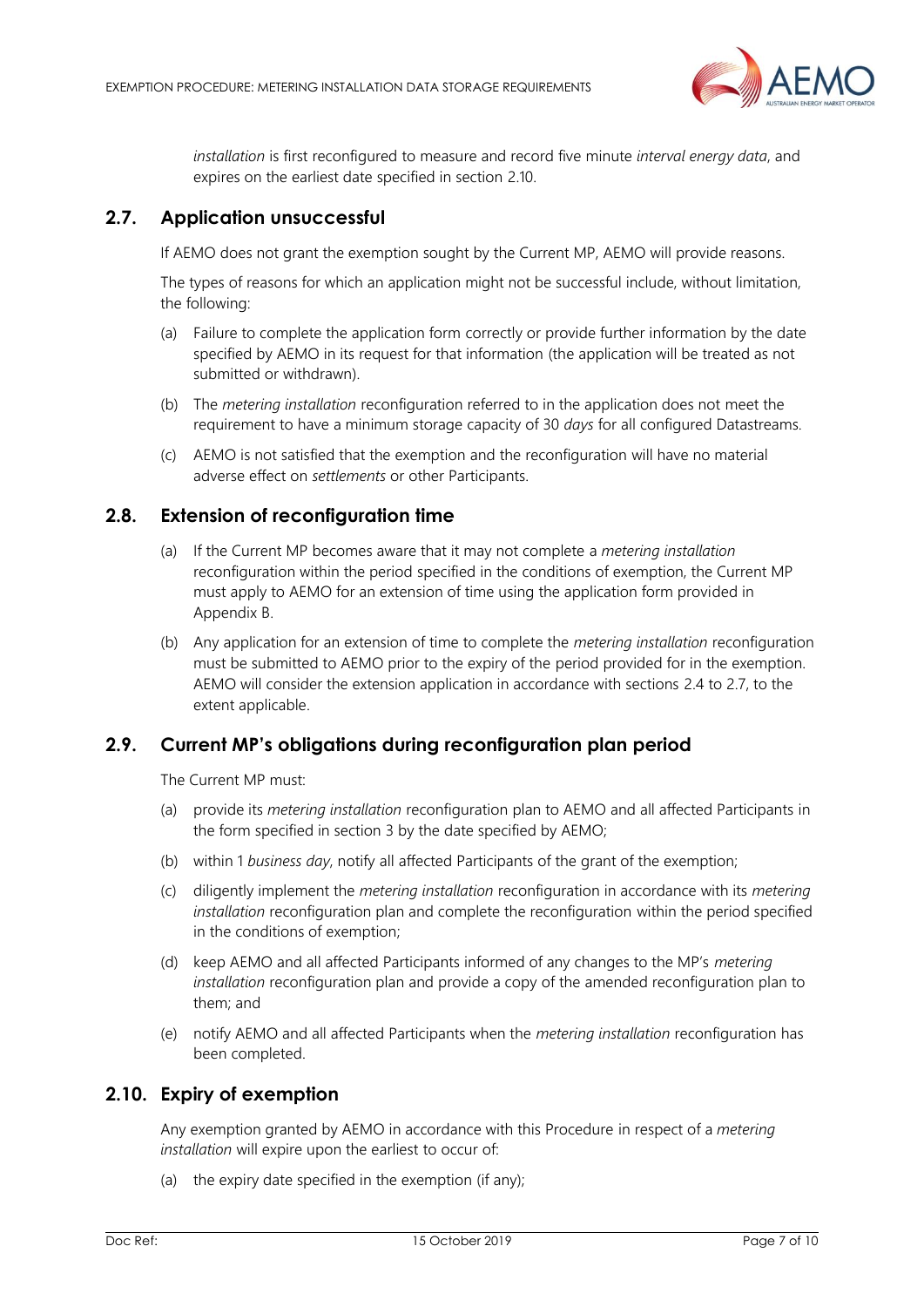

- (b) abolishment of the *NMI* and *metering installation*;
- (c) the date on which the *metering installation* is replaced;
- (d) the Current MP's cessation of appointment as MP for the relevant *metering installation*; and
- (e) revocation of the exemption by AEMO.

#### <span id="page-7-0"></span>**2.11. Revocation of exemption**

- (a) If the Current MP fails to meet any condition of the exemption specified by AEMO, or any of the conditions specified in section [2.9,](#page-6-2) AEMO may revoke the exemption and notify the Current MP of the revocation.
- (b) The Current MP must notify all affected Participants of a revocation within 1 *business day* of receiving notice from AEMO under paragraph (a).

#### <span id="page-7-1"></span>**3. RECONFIGURATION PLAN**

#### <span id="page-7-2"></span>**3.1. Timing**

- (a) The Current MP must provide a draft of the MP's *metering installation* reconfiguration plan with or before its application for exemption.
- (b) If AEMO grants an exemption conditional on the submission or revision of a *metering installation* reconfiguration plan, the Current MP must ensure that *metering installation* reconfiguration plan is provided to AEMO by the date specified by AEMO in the exemption.
- (c) Updated reconfiguration plans must be provided as required under section [2.9](#page-6-2)[\(d\).](#page-6-4)

#### <span id="page-7-3"></span>**3.2. Contents**

The *metering installation* reconfiguration plan must include:

- (a) a technical assessment carried out by the MP of the processes that will be undertaken to facilitate the *metering installation* reconfiguration activities;
- (b) a timetable listing the dates on which the relevant *metering installation* reconfiguration work will be carried out;
- (c) details of any equipment or facility to be replaced;
- (d) a timetable listing the test and re-certification program for replaced *metering installation* components; and
- (e) any planned shutdown or outage periods required to complete the *metering installation* reconfiguration.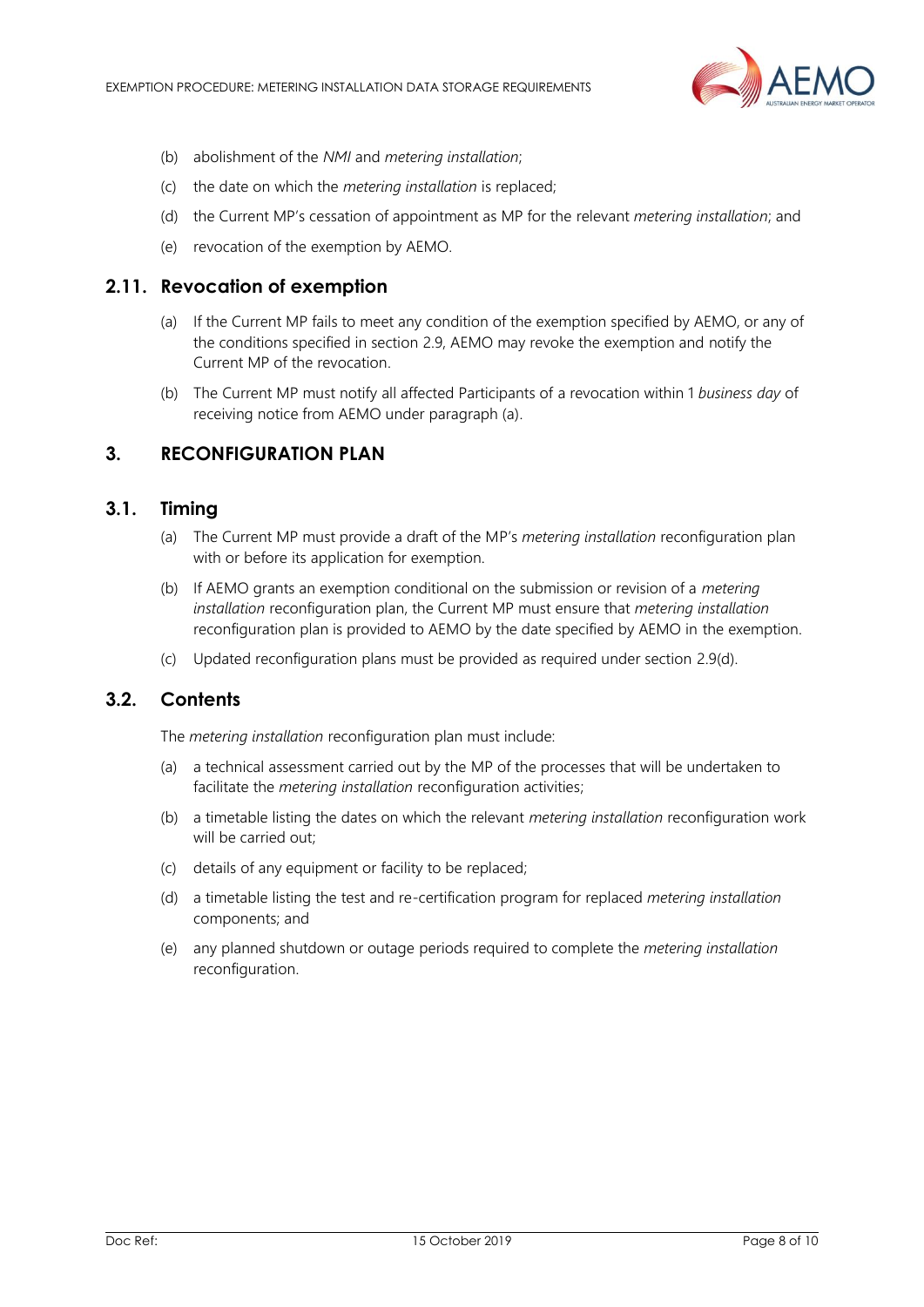

# <span id="page-8-0"></span>**APPENDIX A. APPLICATION FOR EXEMPTION**

## Application for Exemption from the Requirement to Comply with Metering Installation Data Storage Provisions specified in NER clause 7.8.2(a)(9)

*To enable a timely response to your Application please complete all sections of this form. Please use additional pages and attach supporting documentation where required.*

| $\mathbb{1}$ . | Applicant Name:                                                                                                                                                                                                                                                |                              |                 |
|----------------|----------------------------------------------------------------------------------------------------------------------------------------------------------------------------------------------------------------------------------------------------------------|------------------------------|-----------------|
|                | Participant ID:                                                                                                                                                                                                                                                |                              |                 |
| 2.             | <b>Contact Details:</b>                                                                                                                                                                                                                                        |                              |                 |
|                | Name:                                                                                                                                                                                                                                                          |                              |                 |
|                | Phone:                                                                                                                                                                                                                                                         |                              |                 |
|                | Email:                                                                                                                                                                                                                                                         |                              |                 |
| 3.             | Postal Address:                                                                                                                                                                                                                                                |                              |                 |
| 4.             | Date of Application:                                                                                                                                                                                                                                           |                              |                 |
| 5.             | Date Applicant became aware that reconfigured metering<br>installation would not comply with NER 7.8.2(a)(9).                                                                                                                                                  |                              |                 |
| 6.             | Documentation confirming that metering installation will<br>continue to comply with NER S7.4.6.1(f) after<br>reconfiguration, including a statement from the metering<br>manufacturer that the reconfiguration has not affected<br>the metrology of the meter. |                              |                 |
| 7.             | Documentation confirming the metering installation data<br>storage capacity that will be available after<br>reconfiguration.                                                                                                                                   |                              |                 |
| 8.             | NMI/NMIs (attach a spreadsheet for more than one NMI)                                                                                                                                                                                                          |                              |                 |
| 9.             | Details of the metering installation reconfiguration.                                                                                                                                                                                                          |                              |                 |
| 10.            | Provide a draft of the MP's plan describing the metering<br>installation reconfiguration implementation, including a<br>copy of reconfiguration process and procedures.                                                                                        |                              |                 |
| 11.            | List of the affected Participant IDs:                                                                                                                                                                                                                          | <b>LNSP</b>                  | Participant ID: |
|                |                                                                                                                                                                                                                                                                | <b>LR</b>                    | Participant ID: |
|                |                                                                                                                                                                                                                                                                | <b>MC</b>                    | Participant ID: |
|                |                                                                                                                                                                                                                                                                | <b>MDP</b>                   | Participant ID: |
|                |                                                                                                                                                                                                                                                                | <b>FRMP</b>                  | Participant ID: |
|                |                                                                                                                                                                                                                                                                | Other (e.g. NSP2, EENSP etc) | Participant ID: |
| 12.            | Explain the impact the exemption will have on the<br>Applicant's, and other Participants', ability to comply with<br>the NER.                                                                                                                                  |                              |                 |
| 13.            | How will the provision of metering data be addressed<br>during metering installation reconfiguration, if exemption<br>is granted?                                                                                                                              |                              |                 |
| 14.            | Period to complete metering installation reconfiguration.                                                                                                                                                                                                      |                              |                 |
| 15.            | Describe how the metering installation will be converted<br>to five minute granularity if the exemption is not granted:                                                                                                                                        |                              |                 |

Please send this application to: [meter@aemo.com.au](mailto:meter@nemmco.com.au)